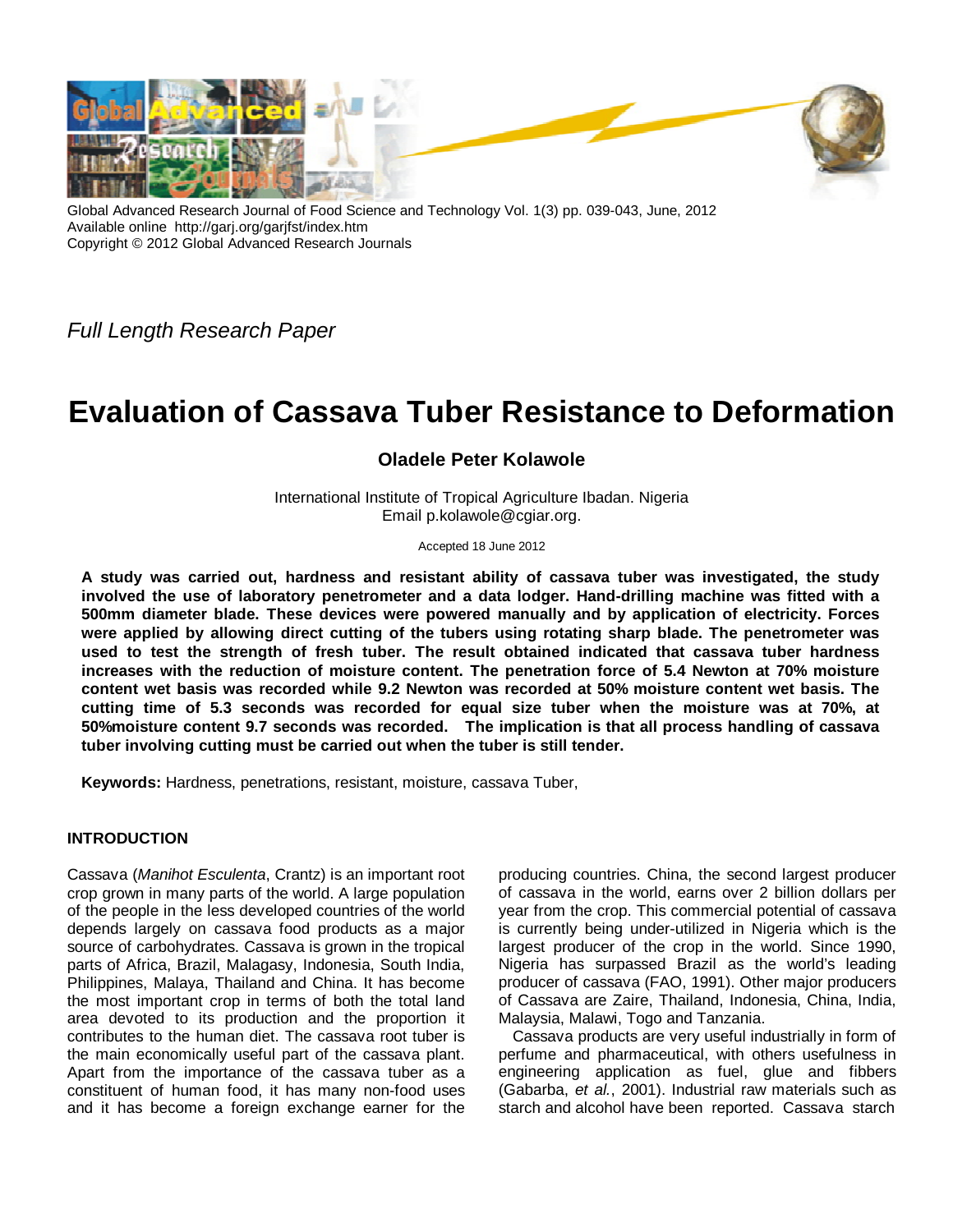is an ingredient in the manufacture of dyes, drugs, glucose, chemicals and carpets also in coagulation of rubber latex. Cassava, which has previously been regarded as, a poor man's food is increasing in industrial and economic potential.

To reduce the drudgery involve in cassava cultivation, so many engineering research is going on (Lungkapin *et al*., 2007). Cassava production in Africa is projected to grow at about 3% per year within the next 20 years and double current level by 2020 (FAO, 2002). The first step in processing cassava into any product begins with the peeling after harvesting which involves cutting. Unfortunately harvesting and peeling constitute a serious bottleneck in the processing of cassava (Odighoh, 1991). The design of equipment for handling and processing cassava requires a thorough understanding of the engineering properties. (Kolawole *et al*., 2007). The study of the physical properties and mechanical behaviour of some agricultural materials have been conducted by scientists, in order to improve their mechanisation, and commercial value (Agbetoye 1999).

In harvesting and processing of cassava, tubers are subjected to a number of forces without damage to the tuber; such are often determined in the laboratory for the purpose of predicting their resistance. Lilijedhal *et al.,* (1991) concluded that moisture content had very little effect on shear energy even with the use of sharp blade. The importance of moisture content on some properties of crops was demonstrated by Tunde-Akintunde and Akintunde (2007). McRandal and McNuty (1978 and 1980) made it known that the minimum blade velocity of satisfactory impact cutting was independent to the blade type but emphasises was laid on shear properties of various grasses because of the importance of the cutting operation in forage crop harvesting.

The objective of this study is to determine cassava tuber hardness and resistance to cutting, while evaluating the effect of tuber moisture content on the magnitude of the applied forces.

#### **MATERIALS AND METHODS**

Freshly harvested cassava tubers, Oven, Penetrometer, Hand drill with saw and a stopwatch were used in the experiment. The ability of the tuber to resist indentation when subjected to a compressive force was evaluated at different moisture content using a penetrometer with electronic sensitivity and data logger.

Resistance to cutting of the tuber was determined as another measure of hardness by cutting whole cassava tuber samples, relying on Robson (1966) technique which measures the force developed when a rotating blade cut a spiral path in cake. A circular saw blade was also used

by Wade (1968) to find the time required to cut into a stack of biscuits as a measure of hardness. A digital stopwatch, a circular cutting blade, a fabricated holder and a drilling machine for applying the cutting action on the sample were made available as described in 2.1 and 2.2 below.

#### **Hardness Test Equipment Description**

A cp20 cone penetrometer made by Agridmy Rimik Pty Ltd was used; it is a sophisticated cone penetrometer with data logger made primarily for use in soil laboratory for density, traffic ability and compaction studies. The instrument measures and records cone index data, it provides a flexible range of file recording formats for data up to 30,000 values. It stores and transfer to a computers via the in-built RS232 interface. Cone index measures down to a depth of 600 mm in soils with cone pressure values up to 500 kpa. The most important feature of this penetrometer is the use of an ultrasonic method for measuring depth. This unique feature allow for easier use of the instrument in the field, and the adaptability of it for cassava tuber hardness measurement without modification.

#### **Cutting Test Equipment Description**

A frame was constructed to hold Black and Decker drilling machine with a variable speed down. A blade of 500mm diameter with a 2 mm thick was attached to a 10mm diameter stud, 150mm long, held in the drill jaw. The weight of the drill machine is heavy enough to provide easy penetrations of the rotating blade over the cassava tuber sample. The cutting plate was secured with a nut and a spring washer firmly to a threaded rod holding the blade some 80 mm from the tip of the drill. A clamping device was provided such that the cassava sample can be held down firmly. A stopwatch was made available near the switch to the drill such that both the switch and the stopwatch can be activated and stopped simultaneously in figure 1.

#### **Procedure**

To carry out tests on the cassava tuber sample, an improved cassava from the International Institute of Tropical Agriculture (IITA) TMS 4(2) 1425 was used. The freshly harvested roots were sorted out for each class of test required, marked A B, C, D in that order for the one with the highest moisture content until E, the lowest for the penetrometer test. The cutting test samples were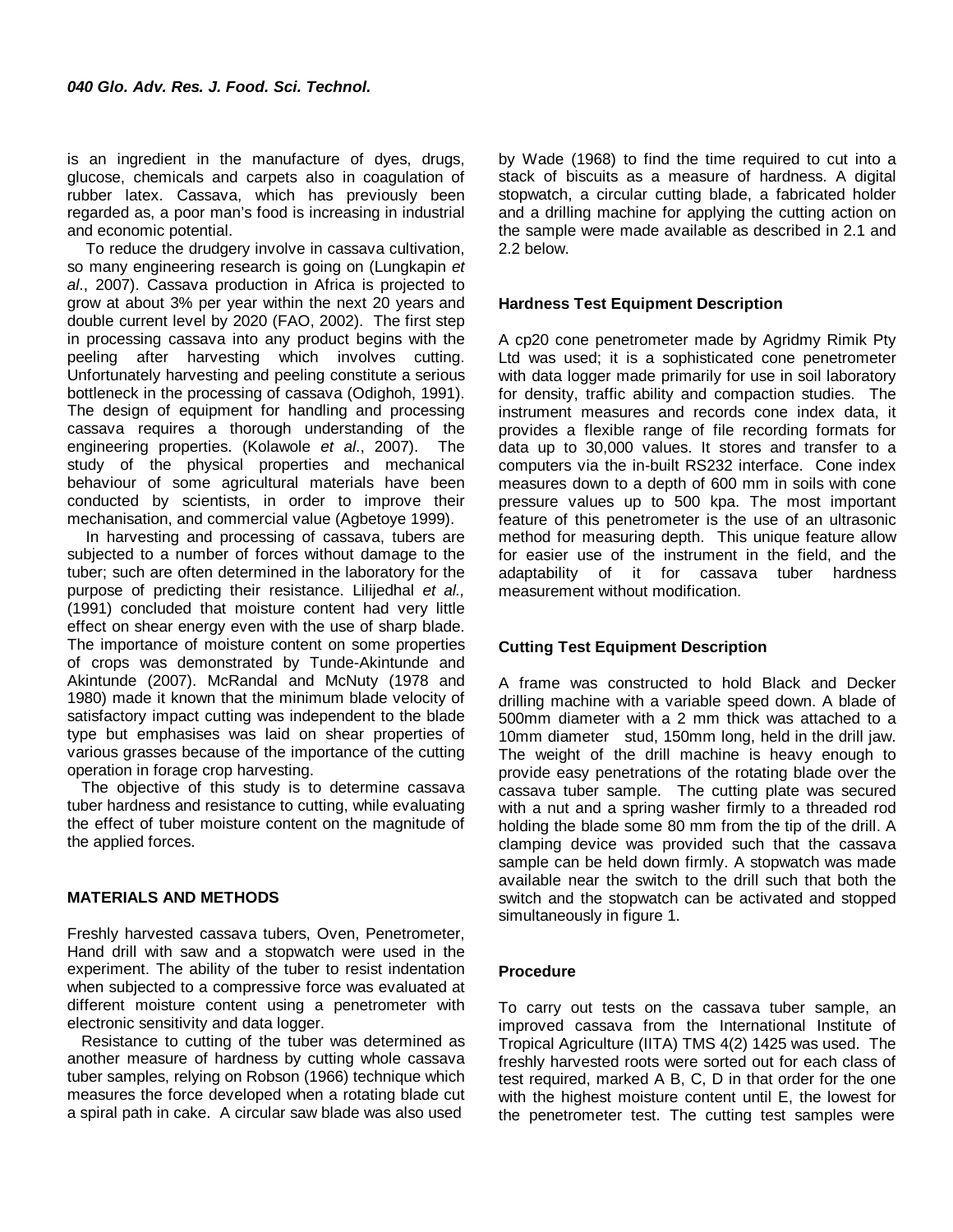

**Figure 1.** Experimental tool for resistance to cutting

**Table 1.** Result of hardness test

| 5.418<br>70<br>Α<br>в<br>5.916<br>65<br>C<br>60<br>6.440<br>8.157<br>55<br>D | Sample | %mc wb | Force (N) |
|------------------------------------------------------------------------------|--------|--------|-----------|
|                                                                              |        |        |           |
|                                                                              |        |        |           |
|                                                                              |        |        |           |
|                                                                              |        |        |           |
|                                                                              | F      | 50     | 9.240     |

marked F to K (omitting I to avoid error). Fresh samples were taken in ten replicates and placed in an oven and they were re-weighed after 30 min, 1 hr. 1.5 hr and 2 hrs and 24 hrs. Experiments were carried out at five moisture contents based on the reserved marks. The near bone-dried sample confirms the total moisture contained by samples. Hardness was determined at different moisture contents using a CP20 cone penetrometer. The features of the penetrameter includes maximum depth of penetration of 600 mm, height parameter of 80 mm; the depth interval over which cone index values are integrated was set at 25 mm, maximum local value set up to 60 kg. The recording process was stopped occasionally at a predetermined load and maximum speed made to comply with ASAE standard S313.2, which specifies a maximum insertion speed of approximately 2 m/min.

The penetrometer and computer were connected with a cable for results down load. Steel cone was used as<br>indenter; the angle of the cone was 15 . The cassava samples were placed on a concrete slab; the conical end of the penetrometer was forced into the sample. Force was applied at interval and the result was down loaded into the computer in the soil physics laboratory of IITA,

Ibadan. The hardness was then measured as the resistance to penetration. The peretrometer set gave the

result for every 25 mm penetration.

The resistance to cutting was evaluated by cutting the sample with a disc as shown in figure 1, using a modified hand-drilling machine with a variable speed. Resistance to cutting was assessed as the time taken to cut through the samples, as Robson (1966) measured the force developed when a rotating blade cut a spiral path in the cake; Baryeh, (1990) cut stack of biscuit with a circular saw blade as a measure of hardness. A cassava tuber of 90-100 mm diameter was held down with clamp, and the speed of the drill was set at 250 rotations per minute with sharp blade of diameter 500mm.

## **RESULTS**

From Table 1, the results of the hardness test show that for given moisture content the load varies with the instrument penetration. The cord and the pith of the cassava samples are harder compared with the medullar zone. The penetration increased with the given sample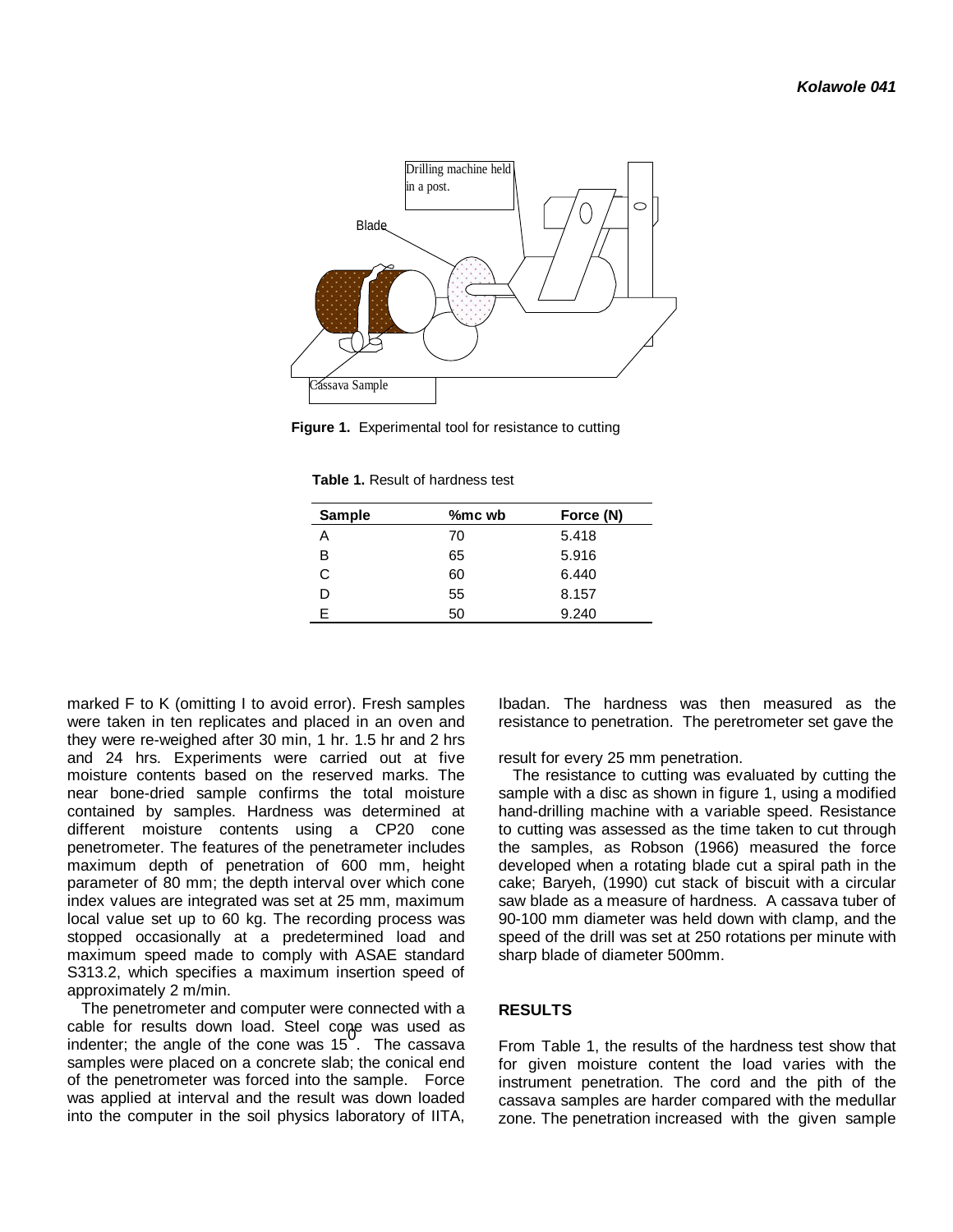| <b>Sample</b> | %mc wb | Time in Sec. |
|---------------|--------|--------------|
| F             | 70     | 5.3          |
| G             | 65     | 6.6          |
| н             | 60     | 7.5          |
|               | 55     | 8.4          |
|               | 50     | 91           |

**Table 2.** Cutting resistance result

moisture content. This indicated that the higher the moisture content the tenderer the crop. The crop is harder at low moisture contents.

#### **Discussion**

Machine for harvesting and tuber handling will normally operate on the crop at 60 to 70% moisture content. It is seen from table 2 that resistance to cutting depends on moisture content that the higher the moisture contents the less resistance the crop is and hence the faster the cutting. The laboratory evaluation of the hardness properties of cassava tuber for equipment designers was investigated to simplify design for notable damages that can occur when handling cassava tuber such as crushing, bruises, cracks or breakages. This study conducted determined the hardness property of cassava and the safely load it can withstand before damages. Simple fabricated equipment was used. It was found out that the lower the moisture content the harder the tuber become and the more it resists cutting and abrasion. This means that engineer wishing to design a machine for slicing the crop must consider the moisture content of the tuber at the design stage. The equipment capable of slicing it soon after harvesting should be the choice when it is still tender and energy can be utilized. Slicing at low moisture contents will require more time, energy and stronger cutter. This suggest that during transportation handling, sharp edges and objects may touch the tuber, this need to be protected or cushioned whenever possible to reduce the damage. Other stages operations can be performed at 65% to 70% moisture content wet basis when the tuber is in tenderness condition.

#### **CONCLUSIONS**

This study explains some engineering properties of cassava tuber, hardness and resistance to cutting was evaluated, the effect of tuber moisture content on the magnitude of the applied forces was

Documented. The penetration force of 5.4 Newton at 70% moisture content wet basis was recorded while 9.2 Newton was recorded at 50% moisture content wet basis. The cutting time of 5.3 seconds was recorded for equal size tuber when the moisture was at 70%, at 50%moisture content 9.7 seconds was recorded. These are useful data in reducing the drudgery involve in transportations and processing. The result obtained indicated that hardness of cassava tuber increases with the reduction of moisture content. The implication is that all process handling of cassava tuber involving cutting must be carried out when the tuber is still tender.

#### **REFERENCES**

- Agbetoye LAS (1999). The Bending Strength of Cassava Tuber. Journal of Science, Engineering and Technology, 6(2): 1800-1808.
- Ali Y, Ogbu C (2003). Cassava Export: Ogbeh's team. In:The Punch, Edited by Azubuike Ishiekuene, Tuesday 16th September, 2003. pp.5.
- Baryeh, E A (1990). Rheological Properties of Cocoyam. The Agricultural Engineer, 45 (4): 118-122.
- Food and Agricultural Organisation (FAO) (2002). Agricultural Statistics. Food and Agricultural Organisation of the United Nations, Rome, Italy.
- Garba MU, Alhassan L M, Kovo SS (2001). A Review of Advances and Quality **Assessment** of Biofuels. http://ljs.academicdirect.org/A09/167\_178.htm
- Kawano K (2000). Cassava as a Source of Animal Feed and Income Generation in Upland Farming Communities of Asia. Science Reports of Faculty of Agriculture, Kobe University, Japan, 24(1): 123 – 124.
- Kolawole OP, Agbetoye LAS, Ogunlowo AS (2007).Cassava Mash Dewatering Parameters, Inte. J. Food Engin. 3:(1): 4. www.bepress.com/ijfe/vol3/iss1/art4
- Lilije-dahl JB, Jackson GL, DeGraff RP, Shroeder ME (1991). Measurement of Shearing Energy. The Agriculture Engineer, 42:298- 301
- Lungkapin J, Salokhe VM, Kalsirisilp R, Nakashima H (2007). Development of a Stem Cutting Unit for a Cassava Planter. Vol. IX. July,. cigr-ejournal.tamu.edu.
- McRandal DM, Mc Nuity PB (1978). Impact Cutting Behaviour of Forage Crops, I: Mathematical Models and Laboratory Test. Journal of Agricultural Engineering Research, 23: 313-328.
- McRandal M, McNunty PB (1980). Mechanical and Physical Properties of Grasses. Transactions of ASAE, 23: 816-821.
- Odighoh EU (1991). Development of Model III Batch Process. Cassava Peeling Machine. The Nigerian Engineer, 26(4): 72
- Robson AH (1966). Measurement of Cake Crumbs Strength. Journal of Food Technology, 1:29
- Tunde-Akintunde T Y, Akintunde BO (2007). Effect of Moisture Content